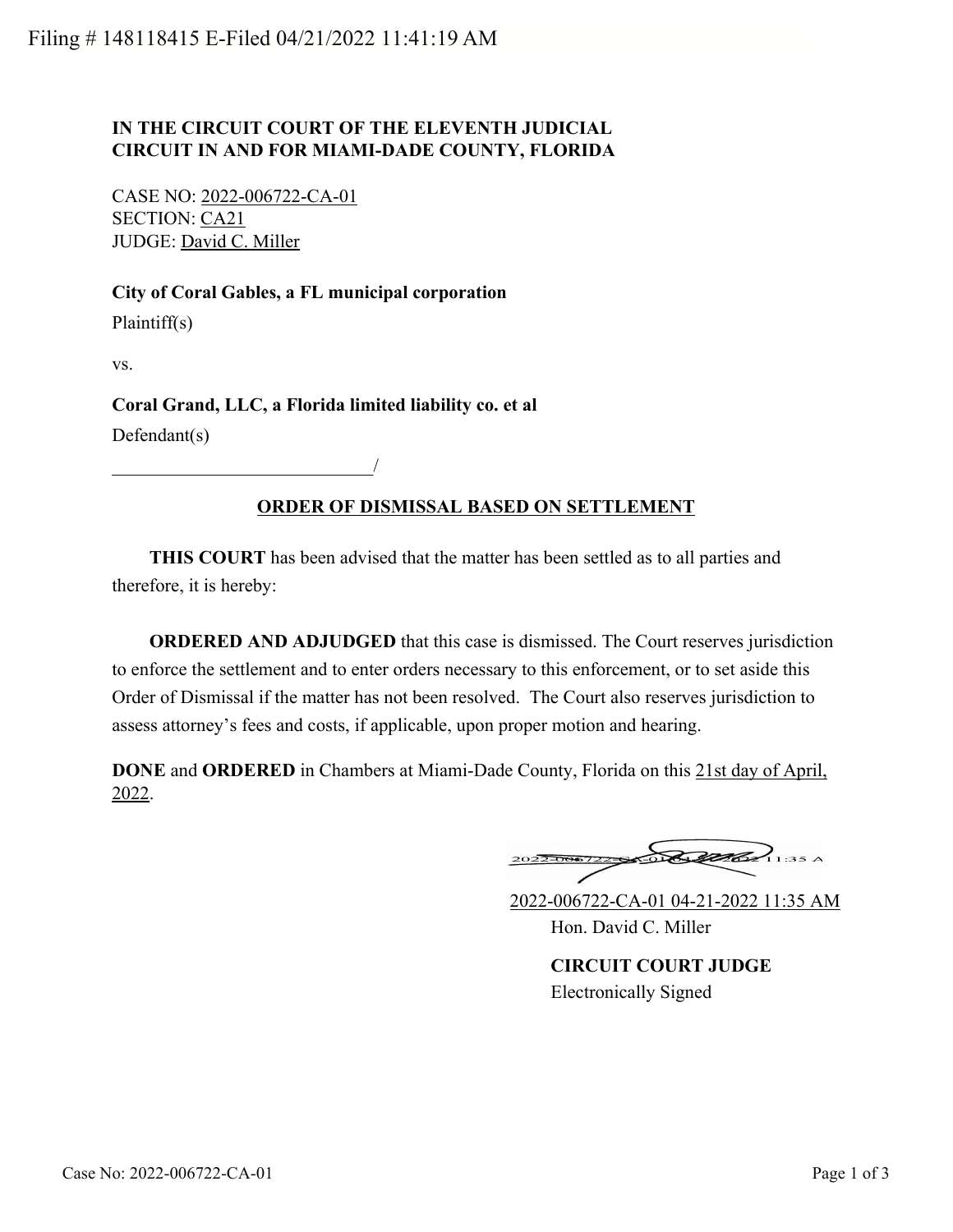Final Order as to All Parties SRS #: **12** (Other)

THE COURT DISMISSES THIS CASE AGAINST ANY PARTY NOT LISTED IN THIS FINAL ORDER OR PREVIOUS ORDER(S). THIS CASE IS CLOSED AS TO ALL PARTIES.

#### **Electronically Served:**

Anna Marie Gamez, annie.hernandezgamez@hklaw.com Anna Marie Gamez, maria.gonzalez@hklaw.com Bruce Jacobs Esq, efile@jakelegal.com Bruce Jacobs Esq, jacobs@jakelegal.com Christopher I Reyes, creyes@reyeslawfirmpa.com Christopher I Reyes, slorie@reyeslawfirmpa.com Christopher I Reyes, ireyes@reyeslawfirmpa.com David J Winker, dwinker@dwrlc.com David J Winker, davidjwinker@gmail.com David J Winker, davidjwinker@gmail.com Erin Kolmansberger, erin.kolmansberger@nelsonmullins.com Erin Kolmansberger, stacy.smith@nelsonmullins.com Frances G. De La Guardia, frances.guasch@hklaw.com Frances G. De La Guardia, katie.isaac@hklaw.com Frances G. De La Guardia, julia.frow@hklaw.com Israel U Reyes, ireyes@reyeslawfirmpa.com Israel U Reyes, slorie@reyeslawfirmpa.com Joel Brown, Esq., jhb@fblawyers.net Kimberly Jordan Freedman, kimberly.freedman@nelsonmullins.com Kimberly Jordan Freedman, yusimy.bordes $@n$ elsonmullins.com Miriam S Ramos, mramos@coralgables.com Oliver G. Silva, oliver.silva@hklaw.com Oliver G. Silva, mireya.rodriguez@hklaw.com Patricia Lynn Gladson, pgladson@jud11.flcourts.org Patricia Lynn Gladson, trishaesq@hotmail.com Samuel Ludington, sam.ludington@nelsonmullins.com Samuel Ludington, claudia.orozco@nelsonmullins.com